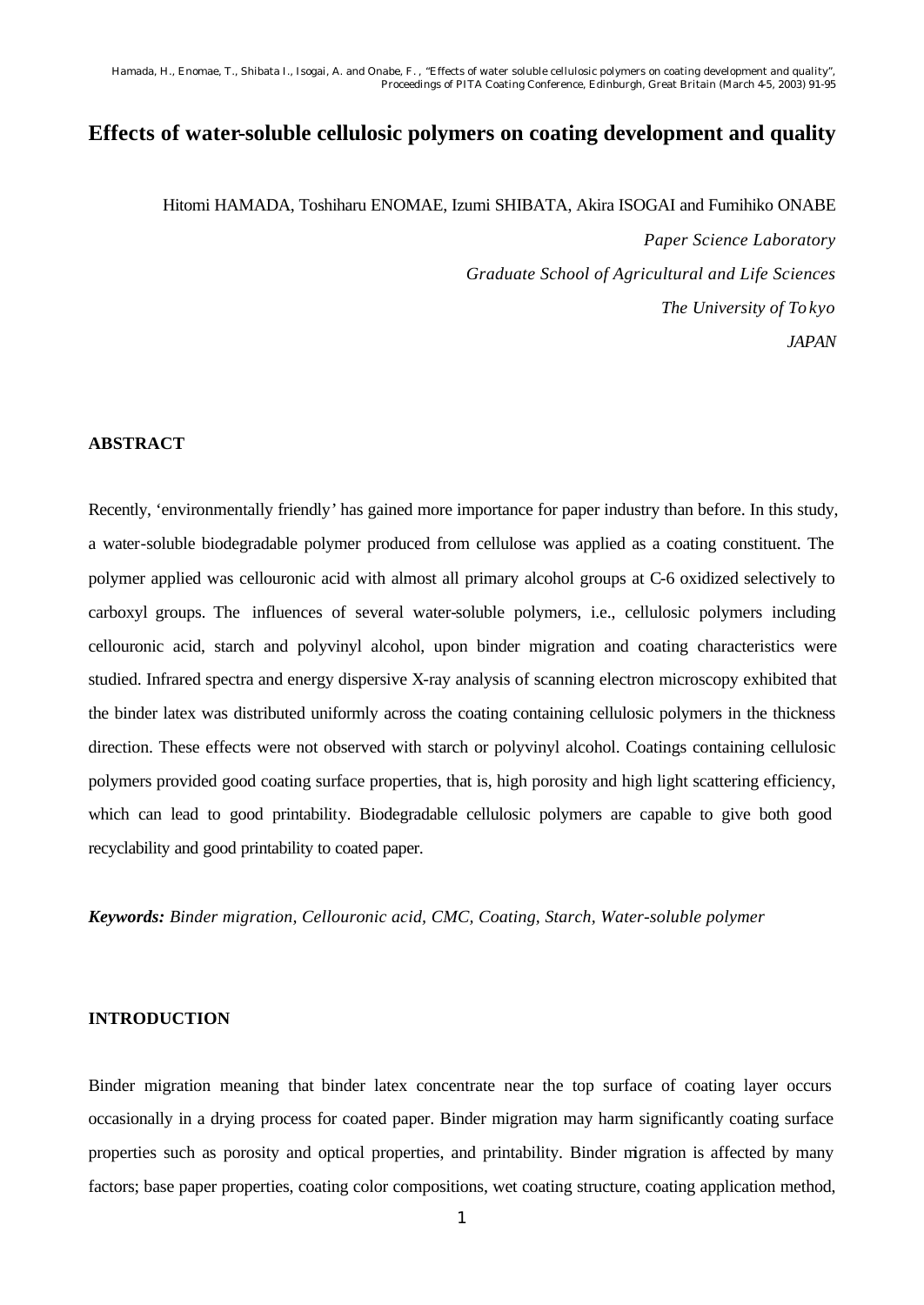etc. It was reported<sup>1,2)</sup> that starch formulated in coating colors induced binder latex migration. In this study, the effect of water-soluble cellulosic polymers formulated as a coating additive on binder migration was studied and compared with the effect of other water-soluble polymers, i.e., starch and polyvinyl alcohol. A water-soluble biodegradable cellulosic polymer, polyglucuronic acid (cellouronic acid) sodium salts, was also applied as a coating additive.

#### **EXPERIMENTAL**

#### **Water-soluble polymer samples**

Cellulosic polymers used were anionic polymers with carboxyl groups, i.e. cellouronic acid and carboxymethyl cellulose (CMC), and nonionic polymers, i.e., hydroxyethyl cellulose (HEC) and hydroxypropyl cellulose (HPC). Cellouronic acid with almost all primary alcohol groups at C-6 oxidized [selectively to carboxyl](www.celluloseether.com) groups (Fig. 1) was prepared from [regenerated cellulose](www.celluloseether.com) with 2,2,6,6, -tetramethylpipelidine-1-oxyl radical (TEMPO)-NaBr-NaClO systems<sup>3)</sup>. Its degrees of substitution and polymerization were about 1.0 and 55, respectively. Six grades of sodium salt types of CMC (Finnfix 5, 30, 300, Noviant, Finland and Cellogen PL15, WS-A, F-SB, Dai-ichi kogyo seiyaku, Japan) with different degrees of substitution or polymerization were used as shown in Table 1.

Three kinds of starch, i.e., starch phosphate (P-140, Oji Cornstarch, Japan), oxidized starch (Ace C, Oji Cornstarch, Japan) and TEMPO-oxidized starch prepared from commercial oxidized starch (Ace C) with TEMPO-NaBr-NaClO systems, and amylopectin were compared. These were compared also to polyvinyl alcohol (PVA110, Kurare, Japan) as a synthetic water-soluble polymer.

# **Coating**

The coating colors at 50 wt% solids containing the water-soluble polymers were prepared. One pph of each water-soluble polymer were added separately to 100 pph of precipitated calcium carbonate (Brilliant-15, Shiraishi kogyo, Japan) in slurry with 10 pph of carboxylated SB-latex (LX407G, Nippon Zeon, Japan) as a binder. Viscosity of the coating colors diluted to 25 wt% solids was measured using a Brookfield viscometer. All measurements were performed at a fixed shear rate of 132  $s<sup>1</sup>$  at 23 °C for 5 minutes. The coating colors at 50 wt% solids were drawn down on a PET film  $(140 \text{ g/m}^2)$  with a wire bar (No. 14). The coat weight ranged around 18  $g/m^2$ . The coatings on a film were dried immediately for one minute using a hot-air dryer.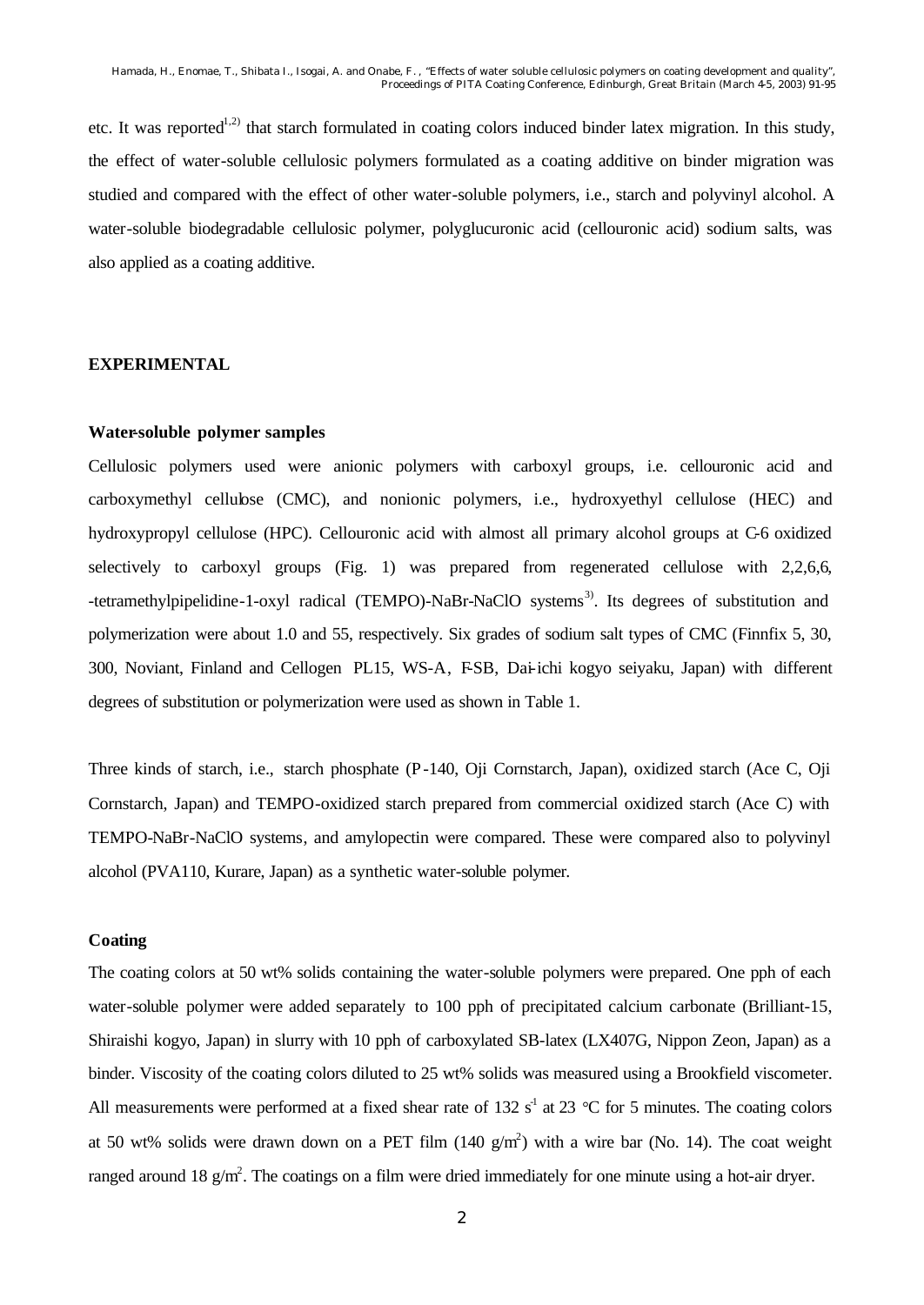#### **Binder migration**

Attenuated Total Reflection (ATR) measurements using an infrared absorption spectrometer (MAGNA-IR 860, Nicolet) were performed to determine the binder latex content near the coating surface. Figure 2 is an example of IR spectrum of coating surface measured by ATR method using a ZnSe crystal with 45° incident angle. The binder latex content near the coating surface was evaluated as a ratio of absorbance of SB-latex at 700  $\text{cm}^{-1}$  to that of calcium carbonate at 874  $\text{cm}^{-1}$ . These wave numbers come from conjugated double bonds of the benzene ring in SB-latex and molecular vibration of calcium carbonate, respectively<sup>4)</sup>.

The distribution of binder latex in coating cross-sections was examined with scanning electron microscope (SEM). The binder latex of coatings was tagged with osmium by exposing the samples to osmium tetraoxide (Wako Chemicals, Japan) vaper for 12 hours. Cross sections of the coatings were set on SEM mounts and coated with platinum. Osmium mapping images over cross sections of coatings were obtained using an FE-SEM (S-4000, Hitachi, Japan) with energy dispersive X-ray (EDX) analyzer (EMAX-5770, Horiba, Japan). The conditions for this mapping method were 20 kV accelerating voltage, 30 s scanning time for a scan, 40 accumulation scans, 256×256 pixels image size for SEM with 40×256 pixels in the center scanned area for osmium mapping.

# **Porosity and light scattering coefficient**

Porosity and light scattering coefficient of the coatings were measured. Porosity was determined by a mercury buoyancy method. This method is to determine the pore volume from coating solid volume and apparent coating bulk obtained by measuring buoyancy of the sample immersed in mercury. The coating samples on film were prepared by drying at 50 °C in advance. Here, the coating solid volume was calculated as a sum of the masses each constituent formulated in the coating colors divided by true density. The light scattering coefficient of the coatings was calculated with the Kubelka-Munk equation from the two kinds of reflectance of the coating over two substrates with different reflectances<sup>5)</sup>.

# **RESULTS AND DISCUSSION**

#### **Viscosity**

Table 2 shows viscosities of the coating colors containing several water-soluble polymers. When starch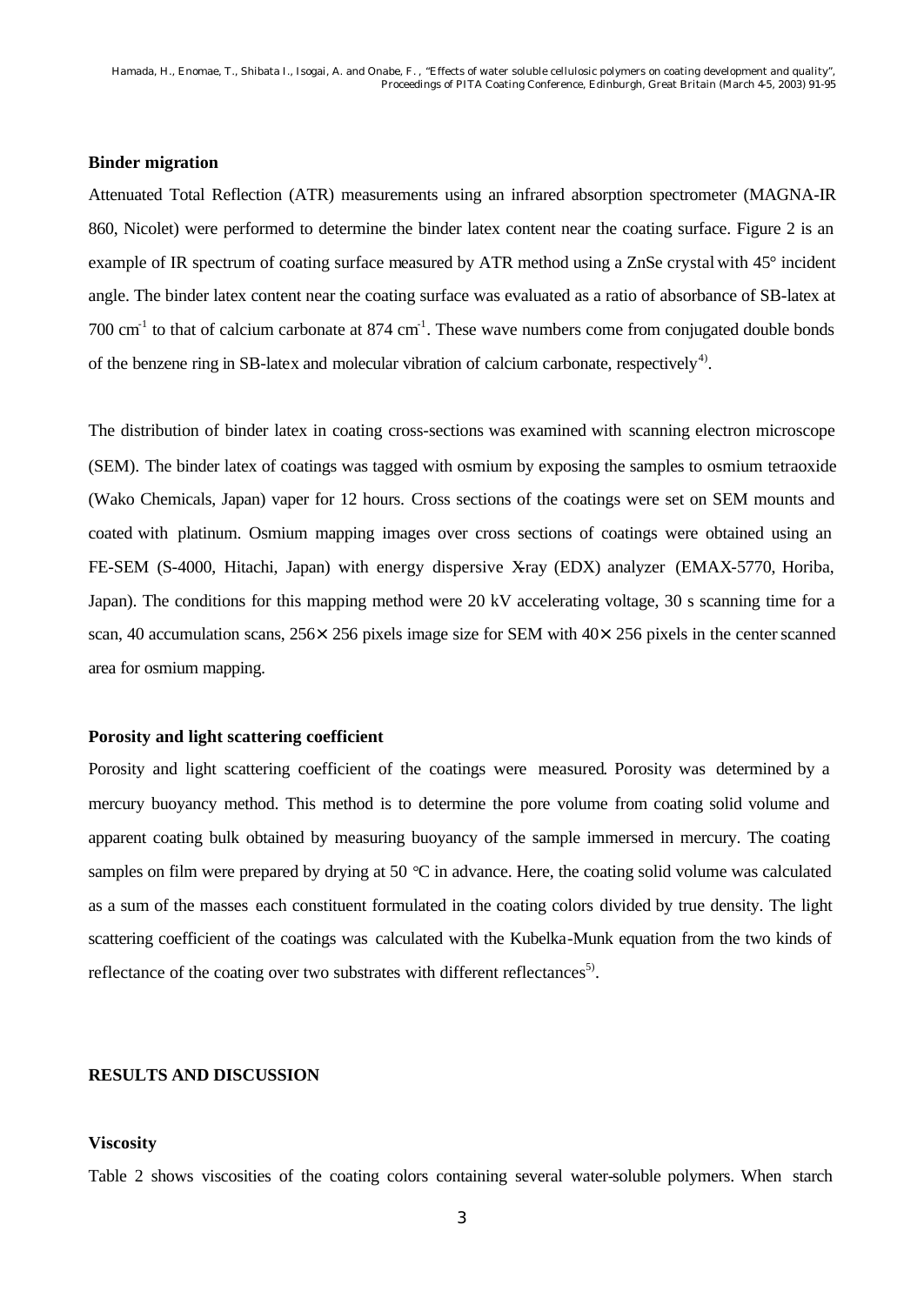phosphate, oxidized starch or PVA were included in the coating colors, their viscosities showed much lower values than that of no water-soluble polymer. The viscosity of coating colors containing cellulosic polymers showed relatively high values and increased with increasing the degrees of polymerization or substitution at CMC. These cellulosic polymers may interact with pigment or binder latex and form a network structure. In the case of clay-based coating<sup>6</sup>, the wet coating structure was expressed with a figurative illustration as a network formed by the shear thinning bridging of adsorbed CMC with solution CMC.

### **Binder migration**

Figure 3 shows the binder latex content near the coating surface obtained by ATR measurements for several kinds of coatings with water-soluble polymers. The surface binder latex contents of the coatings with CMC and cellouronic acid showed low values. SEM photographs with osmium, namely, binder latex distribution of a cross-section of coatings without water-soluble polymer (A) and with CMC (B) were shown in Fig.4. The binder latex in the coating without water-soluble polymer was higher at the coating surface than inside the coating, whereas the binder latex was distributed uniformly across the coating with CMC in the thickness direction. When the values of absorbance ratio obtained by ATR measurement is higher than the value of coating with CMC shown in Fig. 3, the binder latex is rich at the parts close to the coating surface. From these results, it is suggested that CMC or cellouronic acid can prevent binder migration to the coating surface.

Figure 5 shows the surface binder latex content of the coatings with some kinds of CMC. Because the absorbance ratio of SB-latex to calcium carbonate showed almost the same values irrespective of the degrees of polymerization or substitution, the difference of these parameters of CMC commonly used in paper coating did not affect the binder migration. The viscosity of coating color also did not affect binder migration because the viscosity was dependent on the degrees of polymerization or substitution, cf. Table 2. According to general considerations<sup>7)</sup>, greater binder migration is expected with more stably dispersed colors with low viscosities than less stably dispersed colors with high viscosities because more stable colors tend to have more free liquid than less stable systems until they become immobilized. However, binder migration was induced by amylopectin formulated to the coating color with high viscosity as shown in Fig. 3 and Table 2, this contradicts the above theory.

With the view of investigating the influence of electric charge of water-soluble polymers upon binder migration, anionic cellulosic polymers with carboxyl groups, i.e., CMC and cellouronic acid, and nonionic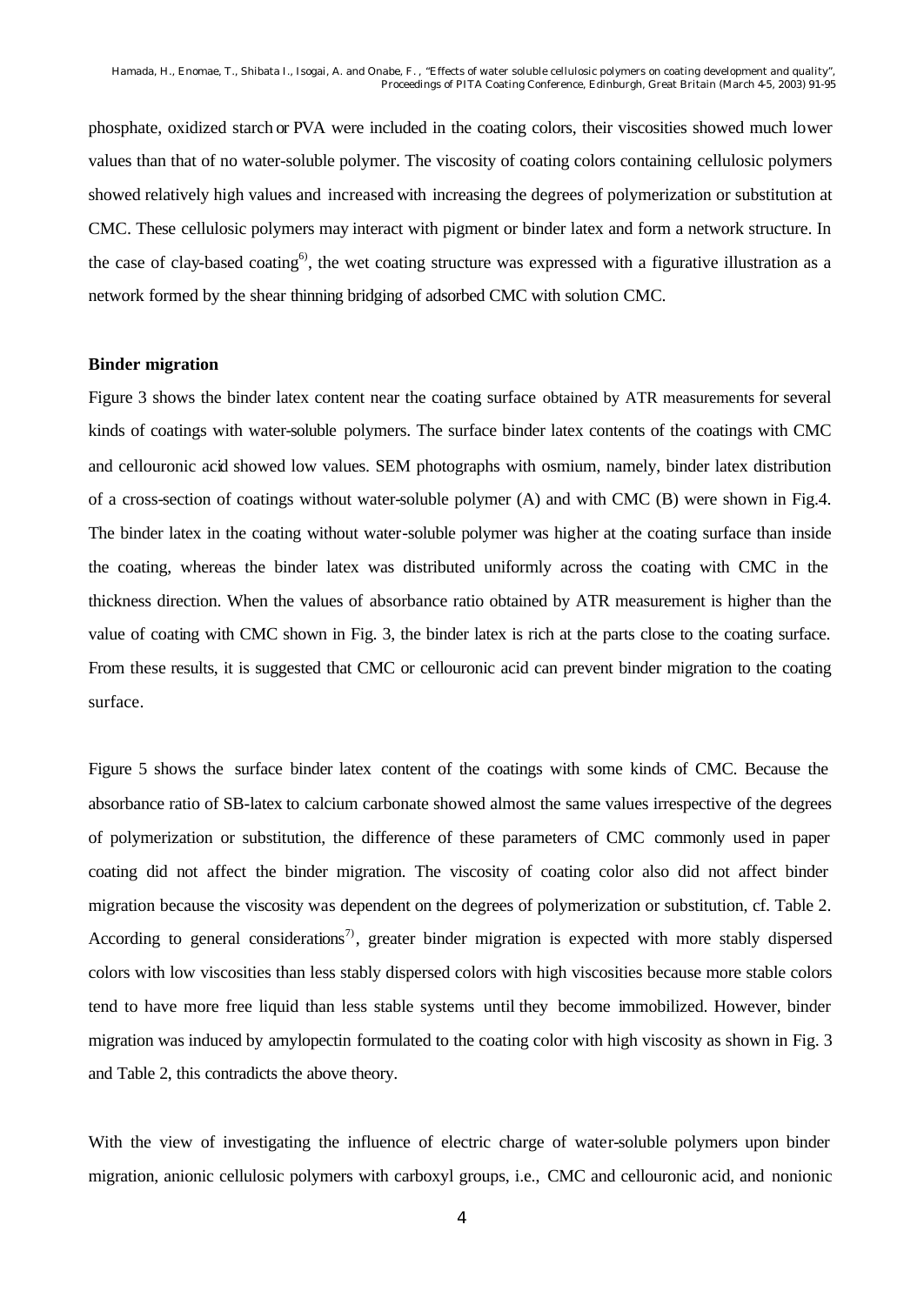cellulosic polymers, i.e., HEC and HPC, were compared. When cellulosic polymer, irrespective of presence of carboxyl groups with it, was included in the coating color, the binder latex did not migrate to the coating surface as shown in Fig. 6. This finding means that electronic charge of cellulosic polymers did not affect binder migration. Ikeda *et al*<sup>2)</sup> investigated about the effect of starch on binder migration and reported that there was no difference in binder migration between anionic starch phosphate and nonionic hydroxyl ethyl starch. Furthermore, TEMPO-oxidized starch with almost all primary alcohol groups at C-6 oxidized selectively to carboxyl groups prepared by TEMPO-NaBr-NaClO systems was compared with commercial oxidized starch and starch phosphate. None of those kinds of starch prevented the binder migration to the coating surface. (Fig. 7) These results suggest that the chemical interactions between carboxyl groups of water-soluble polymers and anionic site of binder latex or pigment were not a main factor to affect the binder migration.

From these results, it became evident that the viscosity of coating colors and the electronic charge of water-soluble polymers formulated in coatings do not effect the binder migration, and linear polysaccharides as cellulosic polymers, irrespective of presence of carboxyl groups with it, have effect in preventing binder migration. This agree with the result obtained by other authors<sup>8)</sup> that addition of polymer, sodium alginate, CMC or PVA, to the paper coatings inhibited binder latex migration, the order of effectiveness in reducing surface latex concentration was alginate  $> CMC > PVA$ . Alginate is a linear polysaccharide formed by the ß-1,4 linkage which is similar in structure to cellulose. The structural properties of linear polysaccharides were predicted to somehow exert influences on the binder migration mechanisms.

#### **Porosity and light scattering coefficient**

Table 3 shows the porosity and light scattering coefficient of coatings. The two parameters of the coatings with CMC or cellouronic acid showed higher values than that of any of the coatings without water-soluble polymers, or with starch or PVA. It is suggested that flocculated structure coming from the interaction between these cellulosic polymers, pigment and/or binder latex contributed to the high porosity of the coatings. A large solid/air interface areas coming from high porosity provides more light scattering. In practice, coatings formulated with CMC or cellouronic acid showed higher light scattering efficiency. Rennel *et al*<sup>9)</sup> reported that a small amount of CMC led to a minor increase in the porosity of coating based on the plastic pigments. For the clay-based coating<sup>10)</sup>, CMC-addition caused a significantly larger increase in the porosity. In that case, it was suggested that pigment flocculation contributed to the higher porosity in addition to a retarded particle reorientation during the consolidation.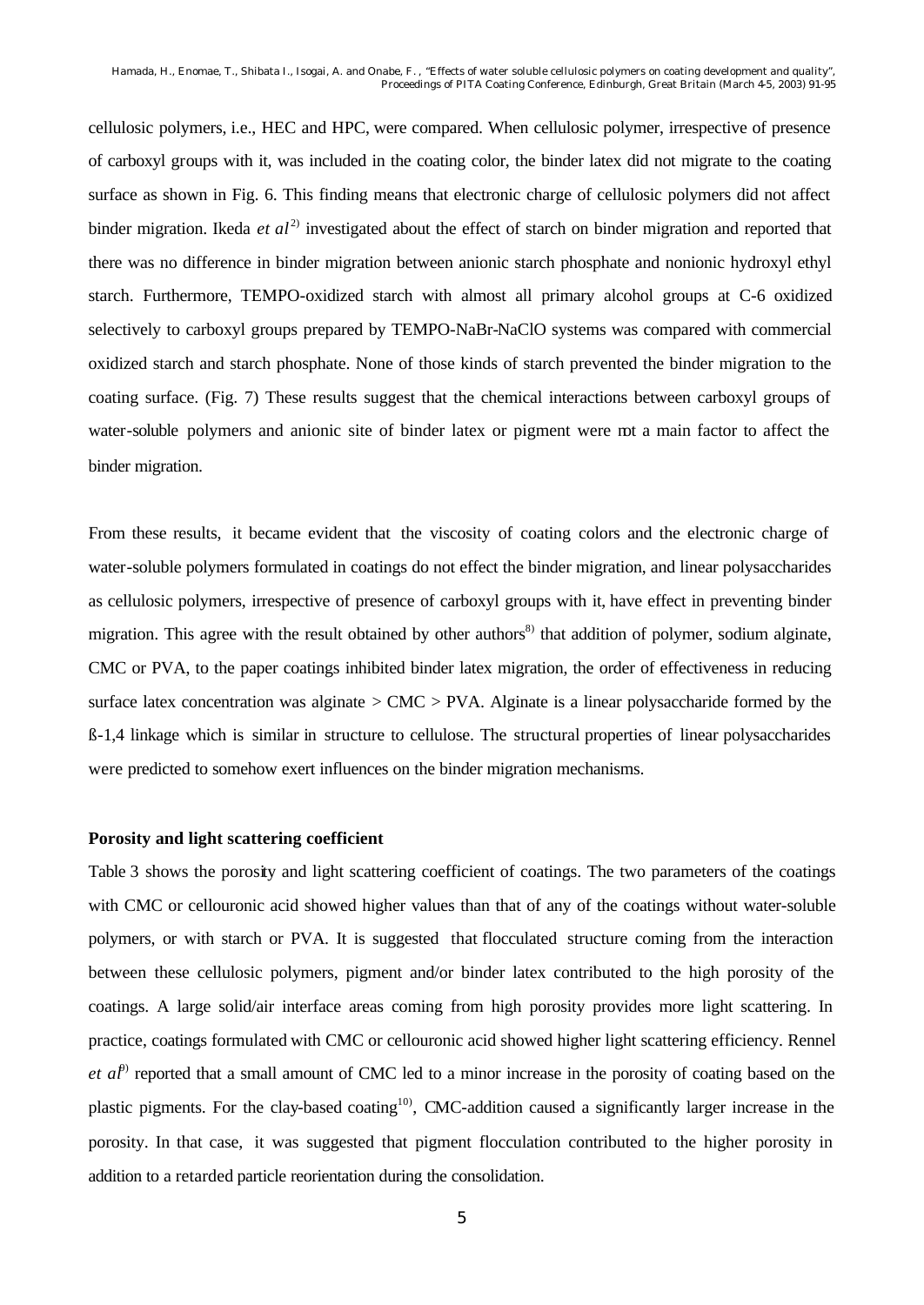Coatings containing CMC or cellouronic acid showed high porosity and high light scattering efficiency. As these cellulosic polymers also have effect in preventing binder migration, water-soluble cellulosic polymers can be expected to work as a coating agent to control the coating properties.

### **CONCLUSIONS**

In this study, the influence of several water-soluble polymers upon binder migration that occurs during drying and characteristics of the coating were studied. A water-soluble biodegradable polymer from cellulose, i.e., cellouronic acid, was applied as a coating constituent.

High viscosities of coating colors containing cellulosic polymers suggested that the cellulosic polymers might interact with pigments or binder latex and form a network structure. The binder latex content near the coating surface and its distribution over a coating cross-section were examined by ATR measurements and line analysis using FE-SEM/EDX. When anionic cellulosic polymers were included in the coating colors, the binder latex did not migrate to the coating surface and was distributed uniformly across the coating in the thickness direction. These effects were not observed with starch, irrespective of presence of carboxyl groups with it, or polyvinyl alcohol, but observed with nonionic cellulosic polymers. From these results, it became evident that the viscosity of coating colors and the electronic charge of water-soluble polymers formulated in coatings do not effect the binder migration. Linear polysaccharides as cellulosic polymers, irrespective of presence of carboxyl groups with it, have effect in preventing binder migration resulting in binder latex distribution uniformly across the coating in the thickness direction.

Coatings containing CMC or cellouronic acid showed high levels of porosity and light scattering coefficient. The interaction between these cellulosic polymers and pigment and/or binder latex might contribute to the high porosity of the coatings, and large solid/air interface areas coming from high porosity provided more light scattering, which leads to good printability. Therefore, cellulosic polymers are capable of becoming a printability enhancer. Furthermore, development of recyclable -coated paper with good printability can be expected using biodegradable cellulosic polymers.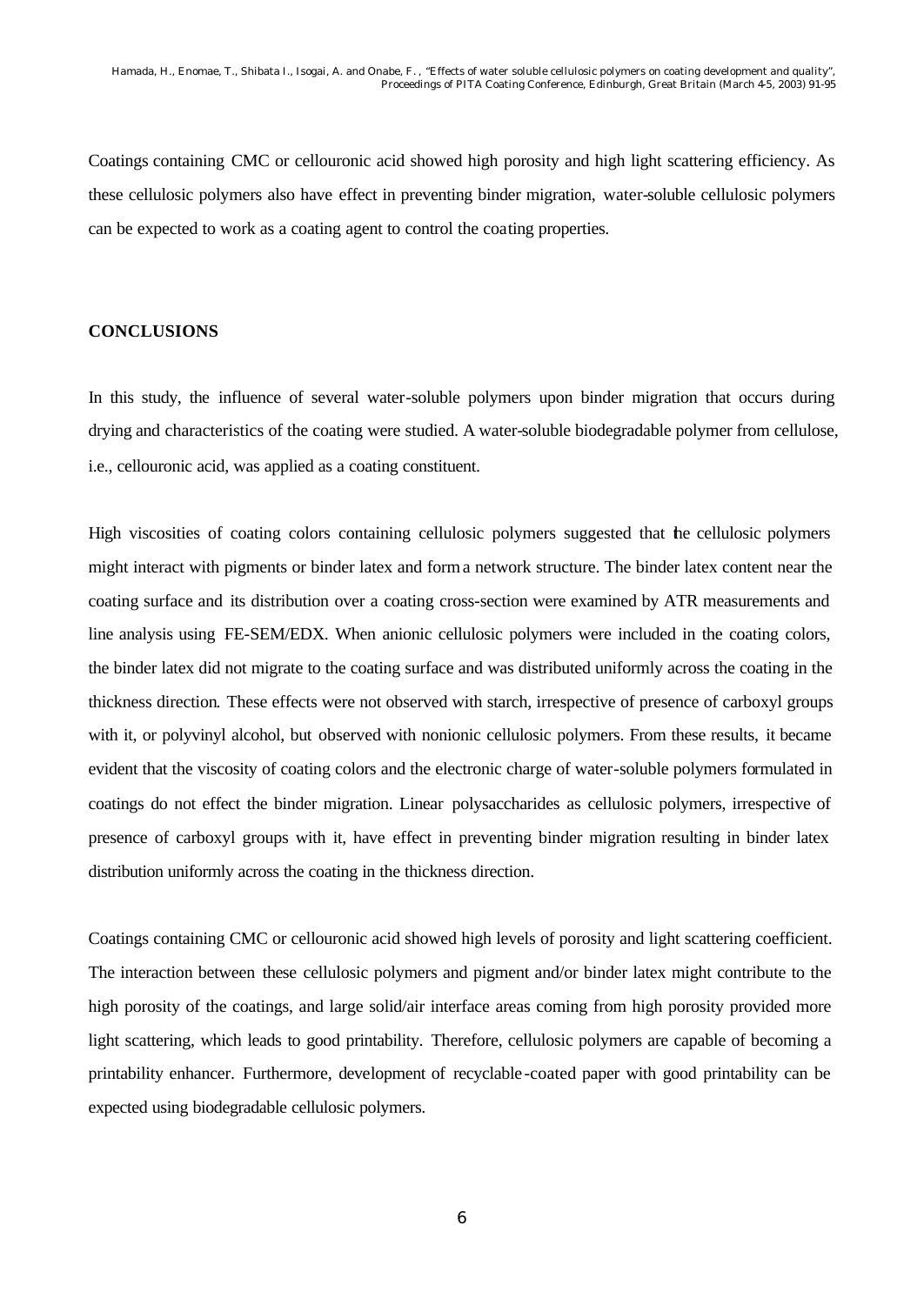# **ACKNOWLEDGMENT**

The authors wish to thank Dr. Masato Kato, Ryukoku University, for his contribution in the line analysis using FE-SEM/EDX. We are also grateful to Dr. Akio Okagawa, IMERYS Minerals Japan, and Dr. Hiroshi Sata, Oji Cornstarch, for offering CMC and starch samples, respectively.

# **REFERENCES**

- 1 Kline, J. E., 1993 Advanced Coating Fundamentals Symposium proc., Tappi Press, Atlanta, USA, 93 (1993)
- 2 Ikeda, A., Enomae, T. and Onabe, F., Japan Tappi, 55 (2) 82 (2001)
- 3 Isogai, A. and Kato, Y., Cellulose 5 (3) 153 (1998)
- 4 Tachibana, T., Fujihira, S., Shigetomi, K. and Nagai, K., Japan Tappi, 46 (11) 96 (1992)
- 5 Hamada, H., Enomae, T., Onabe, F. and Saito, Y., Japan Tappi, 55 (11) 79 (2001)
- 6 Whalen-Shaw, M., Gautan, N., 1990 Coating Conference proc., Tappi Press, Boston, USA, 371 (1990)
- 7 Whalen-Shaw, M. *et al*, Binder Migration in Paper and Paperboard Coatings, Tappi Press, chapter 2 (1993)
- 8 Steven, G., 1991 Coating Conference proc., Tappi Press, Atlanta, USA, 221 (1991)
- 9 Rennel, C., Eriksson, U. and Rigdahl, M., Nordic Pulp and Paper Research J., no. 4, 254 (1994)
- 10 Eriksson, U. and Rigdehl, M., 1993 TAPPI Advanced Coating Fundamentals Symposium proc., 19 (1993)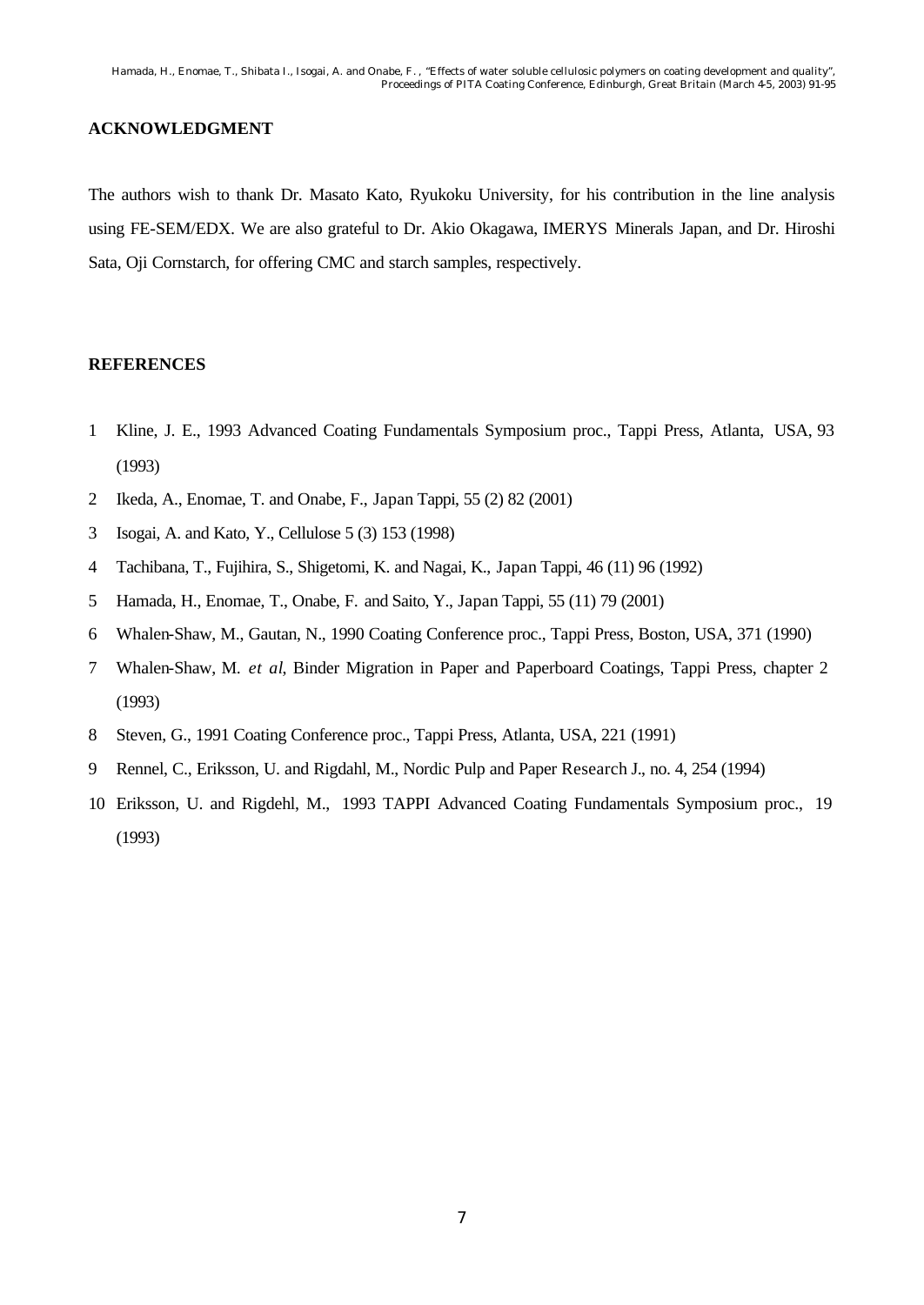| Table 1 CMC samples used in this study |               |                |                             |  |
|----------------------------------------|---------------|----------------|-----------------------------|--|
| NO.                                    | Degree of     | Degree of      | <b>Brookfield viscosity</b> |  |
|                                        | substitution  | polymerization | (mPa·s), 25 ℃               |  |
| 1                                      | 0.8           | 110            | 10(2%)                      |  |
| 2                                      | 0.8           | 360            | 30(2%)                      |  |
| 3                                      | 0.8           | 480            | 300 (2%)                    |  |
| 4                                      | $0.45 - 0.55$ | 460~500        | 15 (1%)                     |  |
| 5                                      | $0.7 - 0.8$   | 460~500        | 750 (2%)                    |  |
| 6                                      | $0.85 - 0.95$ | 460~500        | 200 (2%)                    |  |

Manufactures: 1~3; Noviant, 4~6; Dai-ichi kogyo seiyaku

| rable z viscosity or coating colors |                             |  |  |  |
|-------------------------------------|-----------------------------|--|--|--|
| Water-soluble                       | <b>Brookfield viscosity</b> |  |  |  |
| polymer                             | $(mPa·s)$ , 25 wt% solids   |  |  |  |
| None                                | 17                          |  |  |  |
| CMC <sub>1</sub>                    | 22                          |  |  |  |
| CMC <sub>2</sub>                    | 25                          |  |  |  |
| CMC <sub>3</sub>                    | 28                          |  |  |  |
| CMC <sub>4</sub>                    | 30                          |  |  |  |
| CMC <sub>5</sub>                    | 38                          |  |  |  |
| CMC <sub>6</sub>                    | 32                          |  |  |  |
| HEC                                 | 24                          |  |  |  |
| <b>HPC</b>                          | 24                          |  |  |  |
| Cellouronic acid                    | 15                          |  |  |  |
| Starch phosphate                    | 3                           |  |  |  |
| Oxidized starch                     | 4                           |  |  |  |
| Amylopectin                         | 36                          |  |  |  |
| PVA                                 | 4                           |  |  |  |

# Table 2 Viscosity of coating colors

| Table 3 Properties of coatings |              |                                                         |  |  |
|--------------------------------|--------------|---------------------------------------------------------|--|--|
| Water-soluble<br>polymer       | Porosity (%) | Specific scattering<br>coefficient (m <sup>2</sup> /kg) |  |  |
| None                           | 46           | 173                                                     |  |  |
| CMC <sub>2</sub>               | 50           | 182                                                     |  |  |
| Cellouronic acid               | 49           | 202                                                     |  |  |
| Starch phosphate               | 47           | 141                                                     |  |  |
| P\/A                           | 46           | 173                                                     |  |  |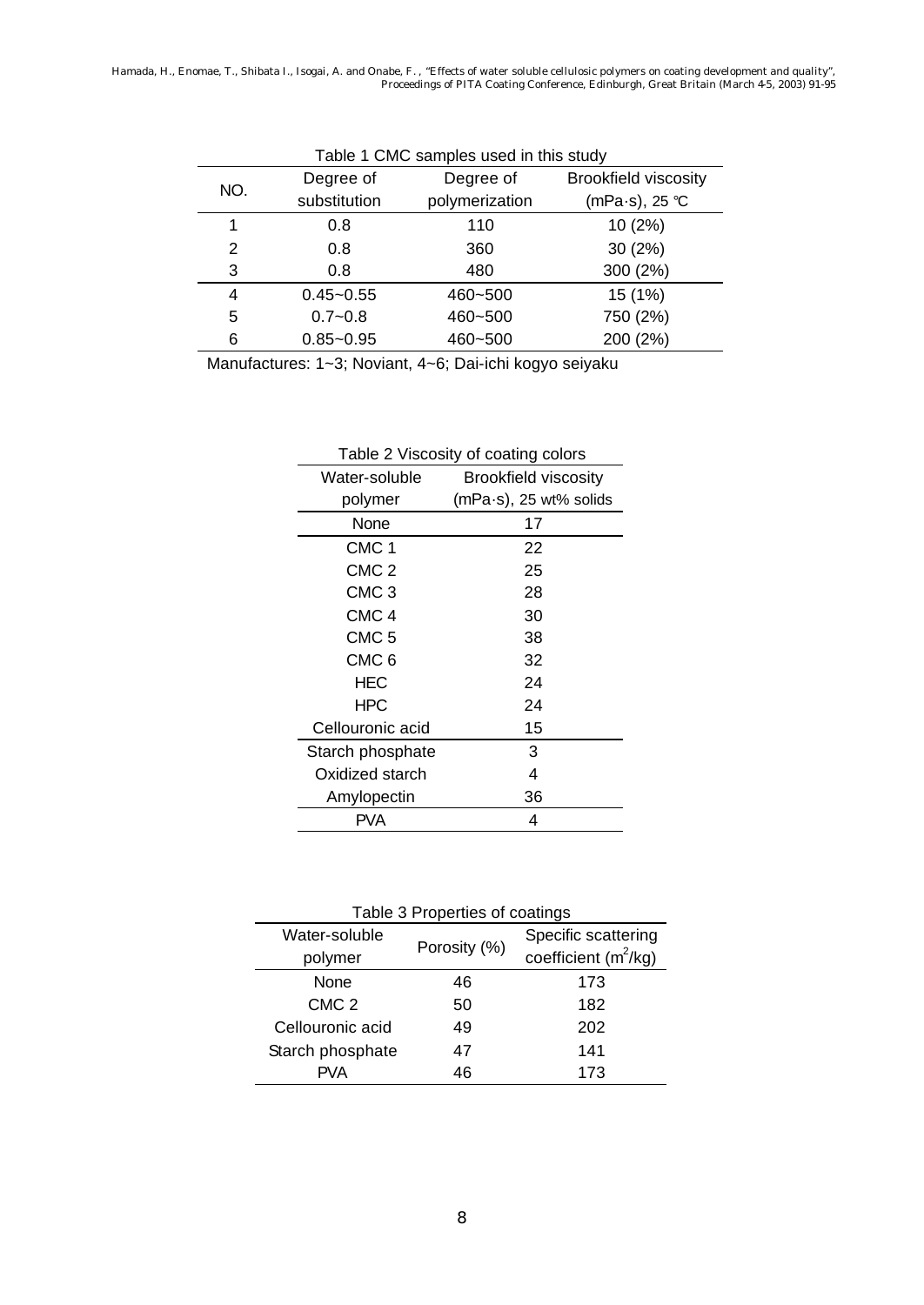

Fig. 1 Cellouronic acid



Fig. 2 IR spectrum of coating surface measured by ATR method



Fig. 3 Surface binder latex content of the coatings with several kinds of water-soluble polymers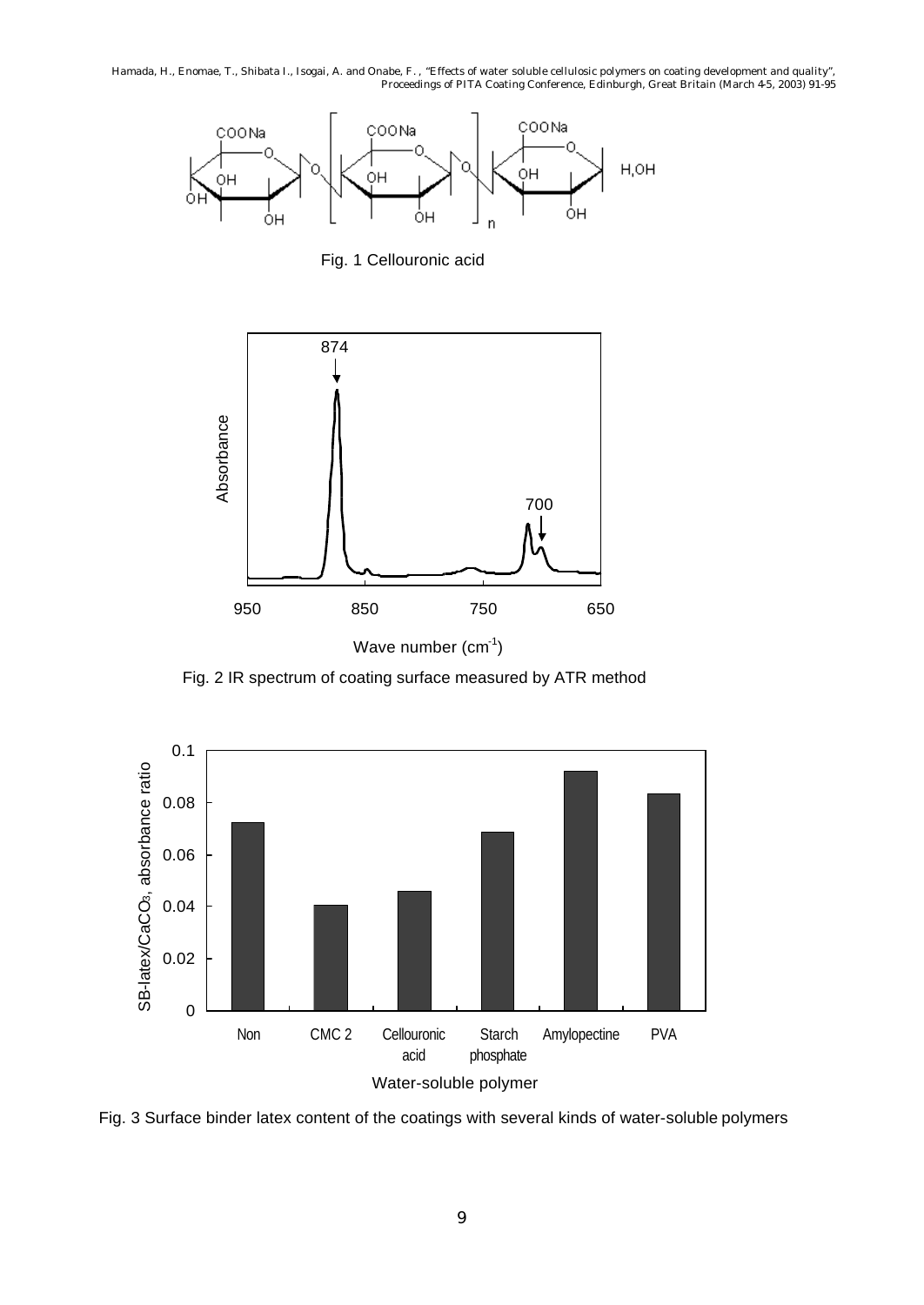

Fig. 4 SEM photographs with latex distribution of a cross-section of coatings. A: no water-soluble polymer, B: CMC formulated



Fig. 5 Surface binder latex content of the coatings with some kinds of CMC